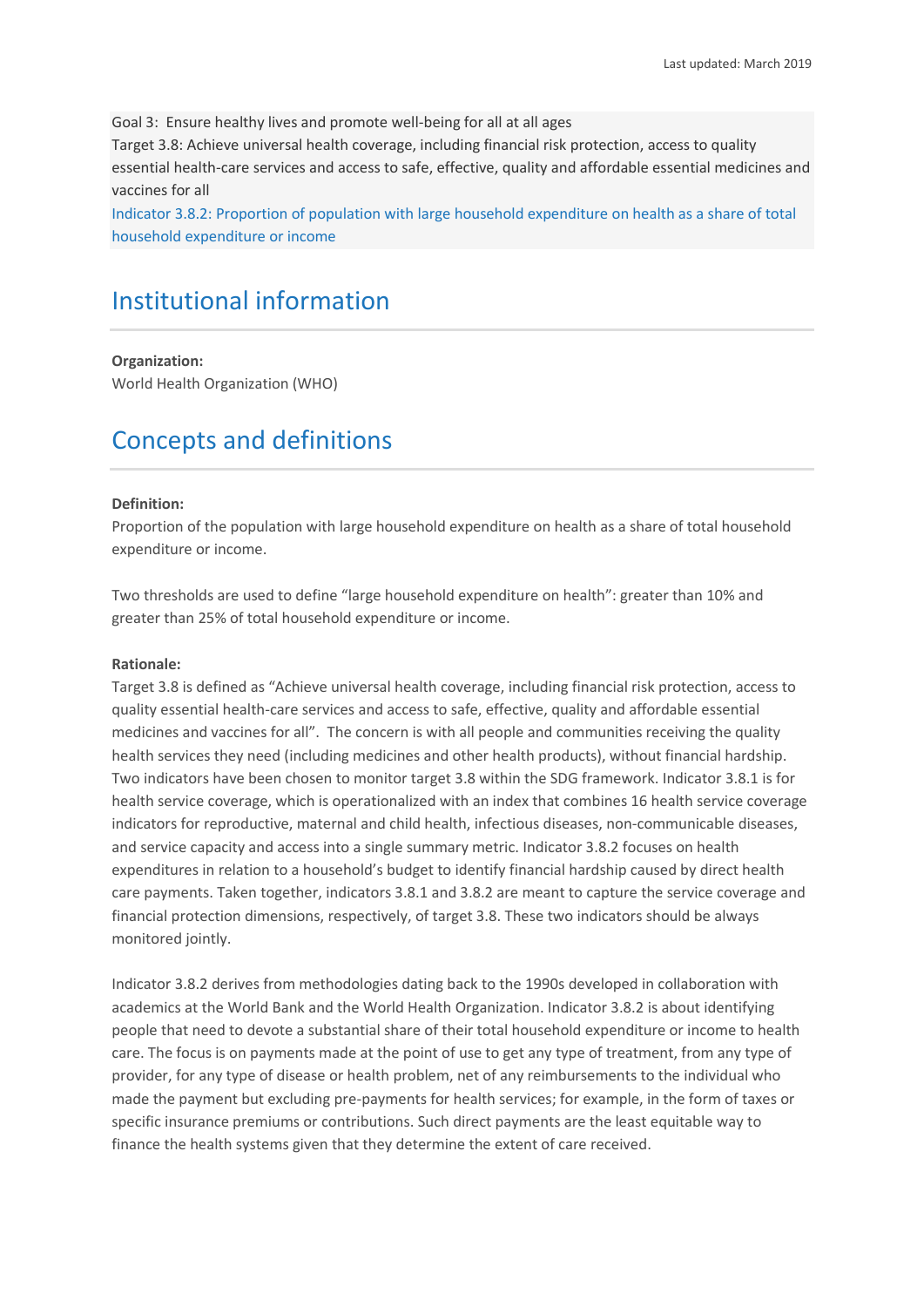This is clearly against the spirit of the target, which calls for granting access based on health needs not a household's capacity to pull together all its financial resources to meet the health needs of its members. Some direct payments might be needed but indicator 3.8.2 is underpinned by the conviction that no one, at whatever income level, should have to choose between spending on health and spending on other basic goods and services such as education tuitions, food necessities, housing and utilities. One way of assessing the extent to which health systems lead to financial hardship is to calculate the proportion of the population with large household expenditures on health as a share of household total consumption or income. For detailed information on the definition chosen to monitor the financial protection dimension of universal health coverage within the SDG monitoring framework (indicator 3.8.2) please consult Wagstaff et al. (2018) and chapter 2 in the WHO and World Bank report on "Tracking universal health coverage: 2017 global monitoring report".

#### **Concepts:**

Indicator 3.8.2 is defined as the "Proportion of the population with large household expenditure on health as a share of total household expenditure or income". In effect it is based on a ratio exceeding a threshold. The two main concepts of interest behind this ratio are household expenditure on health (numerator) and total household consumption expenditure or, when unavailable, income (denominator).

#### *Numerator*

 $\overline{\phantom{a}}$ 

Household expenditure on health is defined as any expenditure incurred at the time of service use to get any type of care (promotive, preventive, curative, rehabilitative, palliative or long-term care) including all medicines, vaccines and other pharmaceutical preparations as well as all health products, *from any type of provider and for all members of the household*. These health expenditures are characterized by a direct payments that are financed by a household's income (including remittances), savings or loans **but do not include any third-party payer reimbursement.** As such they only grant access to the health services and health products individuals can pay for, without any solidarity between the healthy and the sick beyond the household<sup>1</sup> and solely based on the willingness and ability of the household to pay. Direct health care payments are labelled Out-Of-Pocket (OOP) payments in the classification of health care financing schemes (HF) of the international Classification for Health Accounts (ICHA). OOP health expenditures are the most unequitable source of funding for the health system.

The components of a household's health care consumption expenditure so defined should be consistent with division 06 on health of the UN Classification of Individual Consumption According to Purpose (COICOP) which currently includes expenditures on medicines and medical products (06.1), outpatient care services (06.2) and inpatient care services (06.3) but is being expanded<sup>2</sup>.

Further information on definitions and classifications (for example by provider, by beneficiary characteristics) of health expenditures should be consistent with th[e international classification for health](http://www.who.int/health-accounts/methodology/en/)  [accounts](http://www.who.int/health-accounts/methodology/en/) and its family of classifications. ICHA results from collaboration between OECD, Eurostat and the World Health Organization.

<sup>1</sup> [http://www.oecd-ilibrary.org/social-issues-migration-health/a-system-of-health-accounts/classification-of-health-care](http://www.oecd-ilibrary.org/social-issues-migration-health/a-system-of-health-accounts/classification-of-health-care-financing-schemes-icha-hf_9789264116016-9-en)[financing-schemes-icha-hf\\_9789264116016-9-en](http://www.oecd-ilibrary.org/social-issues-migration-health/a-system-of-health-accounts/classification-of-health-care-financing-schemes-icha-hf_9789264116016-9-en) 

<sup>&</sup>lt;sup>2</sup> Agenda item 3(I) available at https://unstats.un.org/unsd/statcom/49th-session/documents/; <http://unstats.un.org/unsd/cr/registry/regcs.asp?Cl=5&Lg=1&Co=06.1>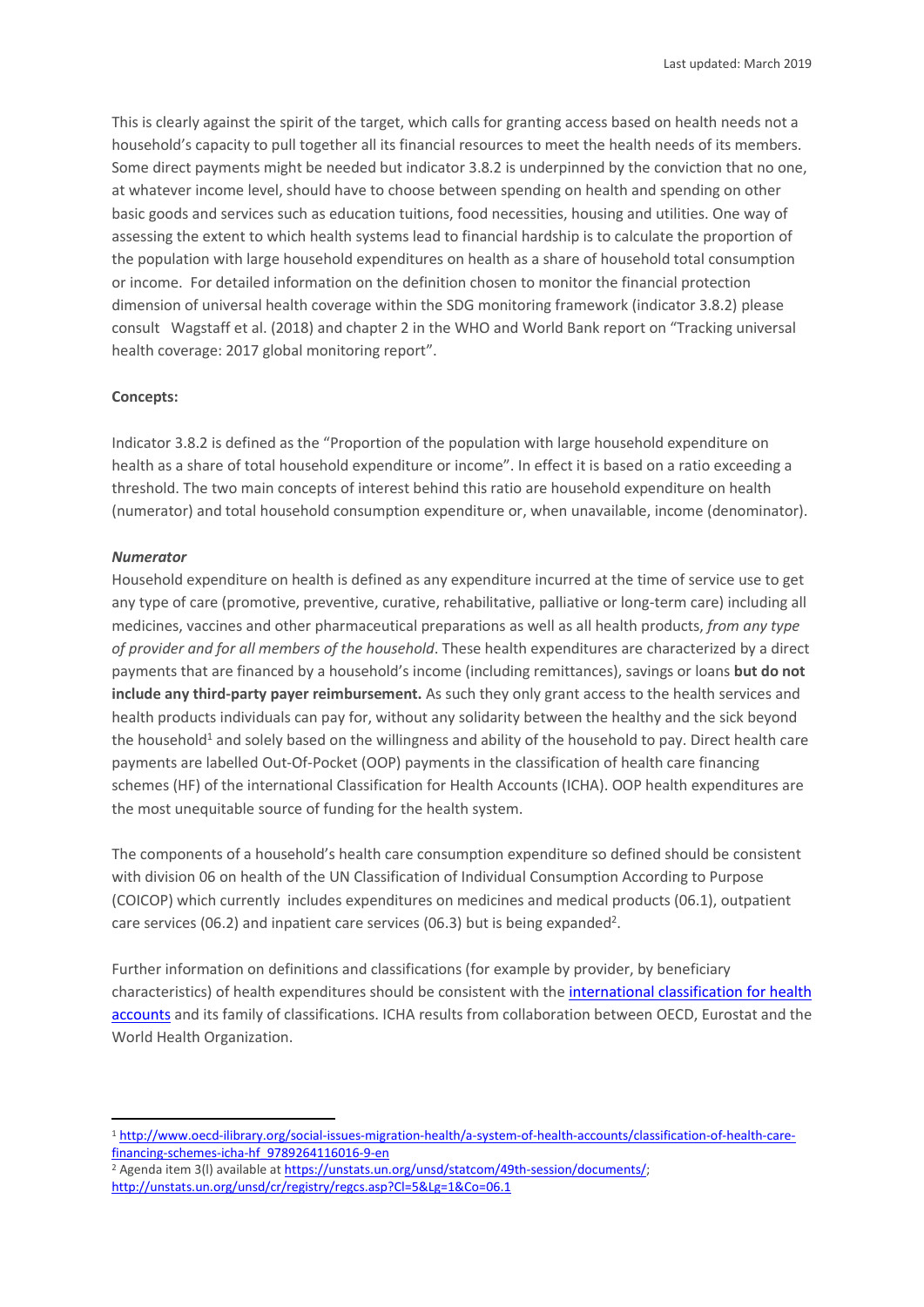#### *Denominator*

Expenditure on household consumption and household income are both monetary welfare measures. Household consumption is a function of permanent income, which is a measure of a household's longterm economic resources that determine living standards. Consumption is generally defined as the sum of the monetary values of all items (goods and services) consumed by the household on domestic account during a reference period. It includes the imputed values of goods and services that are not purchased but procured otherwise for consumption. Information on household consumption is usually collected in household surveys that may use different approaches to measure 'consumption' depending on whether items refer to durable or non-durable goods and/or are directly produced by households.

The most relevant measure of income is disposable income as it is close to the maximum available to the household for consumption expenditure during the accounting period. Disposable income is defined as total income less direct taxes (net of refunds), compulsory fees and fines. Total income is generally composed of income from employment, property income, income from household production of services for own consumption, transfers received in cash and goods, transfers received as services<sup>3</sup>.

Income is more difficult to measure accurately due to its greater variability over time. Consumption is less variable over time and easier to measure. It is therefore recommended that whenever there is information on both household consumption and income the former is used (see the "comments and limitations" section to learn more about the sensitivity of 3.8.2 to the income/expenditure choice in the denominator). Statistics on 3.8.2 currently produced by WHO and the World Bank predominantly rely on consumption (see section on data sources).

#### *Thresholds*

**.** 

It is recommended to use two thresholds for global reporting to identify large household expenditure on health as share of total household consumption or income: **a lower threshold of 10% (3.8.2\_10) and a higher threshold of 25% (3.8.2\_25)**. With these two thresholds the indicator measures financial hardship (see section on comments and limitations).

#### **Comments and limitations:**

It is feasible to monitor indicator 3.8.2 on a regular basis using the same household survey data that is used to monitor SDG target 1.1 and 1.2 on poverty<sup>4</sup>. These surveys are also regularly conducted for other purposes such as calculating weights for the Consumer Price Index. These surveys are conducted typically by NSOs. Thus, monitoring the proportion of the population with large household expenditures on health as a share of total household consumption or income does not add any additional data collection burden so long as the health expenditure component of the household non-food consumption data can be identified. While this is an advantage, indicator 3.8.2 suffers from the same challenges of timeliness, frequency, data quality and comparability of surveys than SDG indicator 1.1.1. However, indicator 3.8.2 has its own conceptual and empirical limitations.

First, indicator 3.8.2 attempts to identify financial hardship that individuals face when using their income, savings or taking loans to pay for health care. However, most household surveys fail to identify the source of funding used by a household who is reporting health expenditure. In countries where there is no retrospective reimbursement of household spending on health this is not a problem. If a household does

<sup>3</sup> <http://www.ilo.org/public/english/bureau/stat/download/17thicls/r2hies.pdf>

<sup>4</sup> <http://unstats.un.org/sdgs/metadata/files/Metadata-01-01-01a.pdf>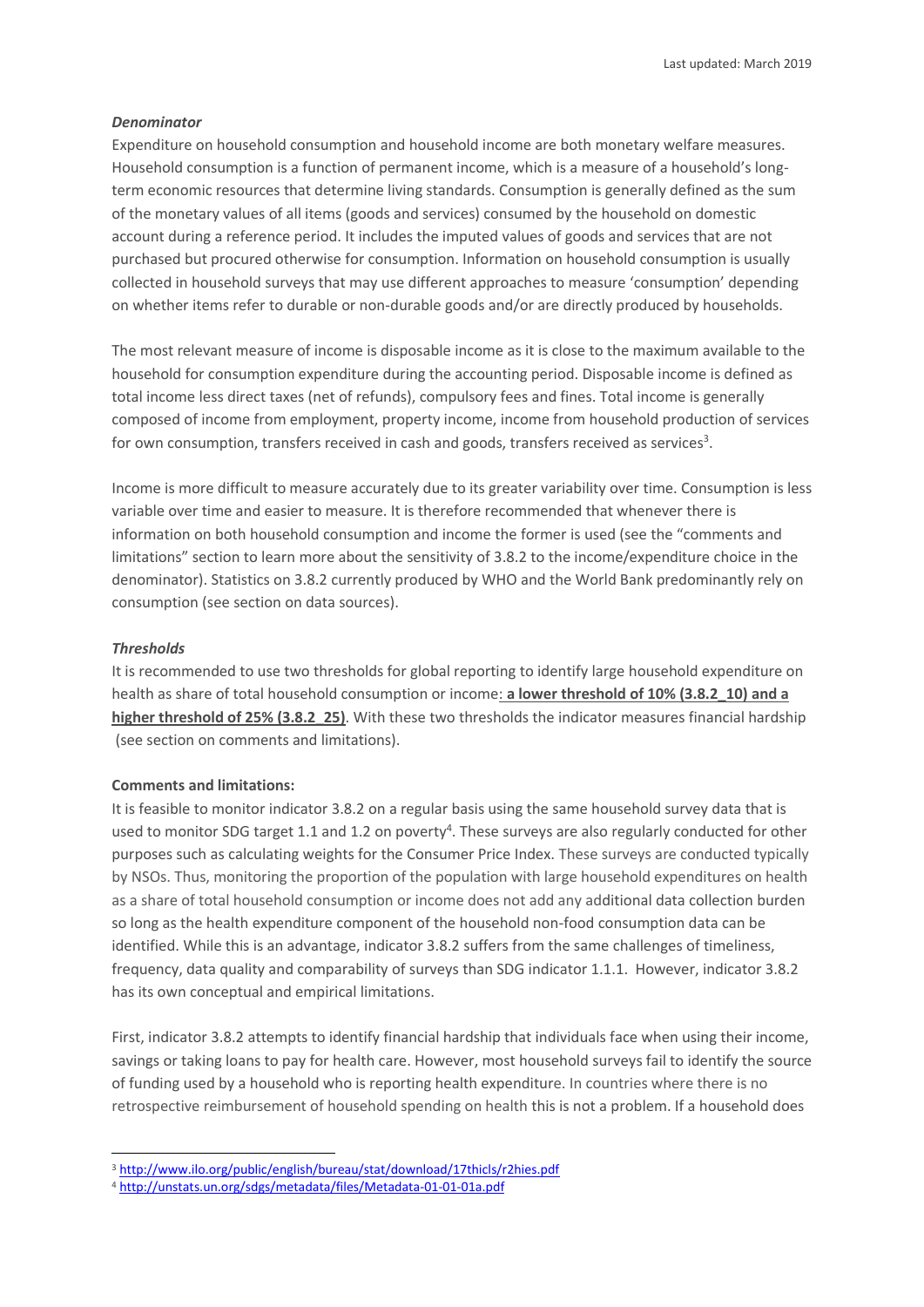report any expenditure on health, it would be because it is not going to be reimbursed by any third-party payer. It is therefore consistent with the definition given for direct health care payments (the numerator). For those countries on the other hand where there is retrospective reimbursement – for example, via a contributory health insurance scheme - the amount reported by a household on health expenditures might be totally or partially reimbursed at some later point, perhaps outside the recall period of the household survey.

Clearly, more work is needed to ensure that survey instruments gather information on the sources of funding used by the household to pay for health care, or the household survey instrument always specifies that health expenditures should be net of any reimbursement.

Second, in the current definition of indicator 3.8.2 large health expenditures can be identified by comparing how much household spend on health to either household income or total household expenditure. Expenditure is the recommended measure of household's resources (see concept section) but recent empirical work has demonstrated that while statistics on 3.8.2 at country level are fairly robust to such choice, their disaggregation by income group is pretty sensitive to it. Income based measures show a greater concentration of the proportion of the population with large household expenditure on health among the poor than expenditure based measures (see chapter 2 in the WHO and World Bank 2017 report on tracking universal health coverage as well as Wagstaff et al 2018) .

Third, indicator 3.8.2. relies on a single cut-off point to identify what constitutes 'large health expenditure as a share of total household expenditure or income'. People just below such threshold are not taken into account, which is always the problem with measures based on cut-offs. This is simply avoided by plotting the cumulative distribution function of the health expenditure ratio behind 3.8.2. By doing so, it is possible to identify for any threshold the proportion of the population that is devoting any share of its household's budget to health.

Fourth, indicator 3.8.2. is based on measures of ex-post spending on health care. Low levels of spending could be driven by measurement errors due to both non-sampling errors such as a very short recall period that does not allow the collection of information on health care requiring an overnight stay; or sampling errors such as over-sample of areas with a particularly low burden of disease. No spending could also be due to people not being able to spend anything on health which, at least for the services that are included in 3.8.1, should result in low levels of coverage.

There are other indicators used to measure financial hardship. WHO uses a framework which includes , in addition to indicator 3.8.2, a definition of large health expenditure in relation to non-subsistence spending<sup>5,6,7</sup>,

**.** 

<sup>5</sup> Chapter 2 in "Tracking universal health coverage: 2017 global monitoring report", World Health Organization and International Bank for Reconstruction and Development/ The World Bank; 2017; <http://www.who.int/healthinfo/indicators/2015/en/> ;

<sup>6</sup>Xu, K., Evans, D. B., Carrin, G., Aguilar-Rivera, A. M., Musgrove, P., and Evans, T. (2007), "Protecting Households From Catastrophic Health Spending," *Health Affairs*, 26, 972–983. Xu, L., Evans, D., Kawabata, K., Zeramdini, R., Klavus, J., and Murray, C. (2003), "Households Catastrophic Health Expenditure: A Multi-Country Analysis," *The Lancet*, 326, 111–117. <sup>7</sup> [http://www.euro.who.int/en/health-topics/Health-systems/health-systems-financing/publications/clusters/universal](http://www.euro.who.int/en/health-topics/Health-systems/health-systems-financing/publications/clusters/universal-health-coverage-financial-protection)[health-coverage-financial-protection](http://www.euro.who.int/en/health-topics/Health-systems/health-systems-financing/publications/clusters/universal-health-coverage-financial-protection);[http://applications.emro.who.int/dsaf/EMROPUB\\_2016\\_EN\\_19169.pdf?ua=1](http://applications.emro.who.int/dsaf/EMROPUB_2016_EN_19169.pdf?ua=1) ; <http://apps.searo.who.int/uhc>[http://www.paho.org/hq/index.php?option=com\\_content&view=article&id=11065%3A2015](http://www.paho.org/hq/index.php?option=com_content&view=article&id=11065%3A2015-universal-health-coverage-latin-america-caribbean&catid=3316%3Apublications&Itemid=3562&lang=en) [-universal-health-coverage-latin-america-caribbean&catid=3316%3Apublications&Itemid=3562&lang=en](http://www.paho.org/hq/index.php?option=com_content&view=article&id=11065%3A2015-universal-health-coverage-latin-america-caribbean&catid=3316%3Apublications&Itemid=3562&lang=en)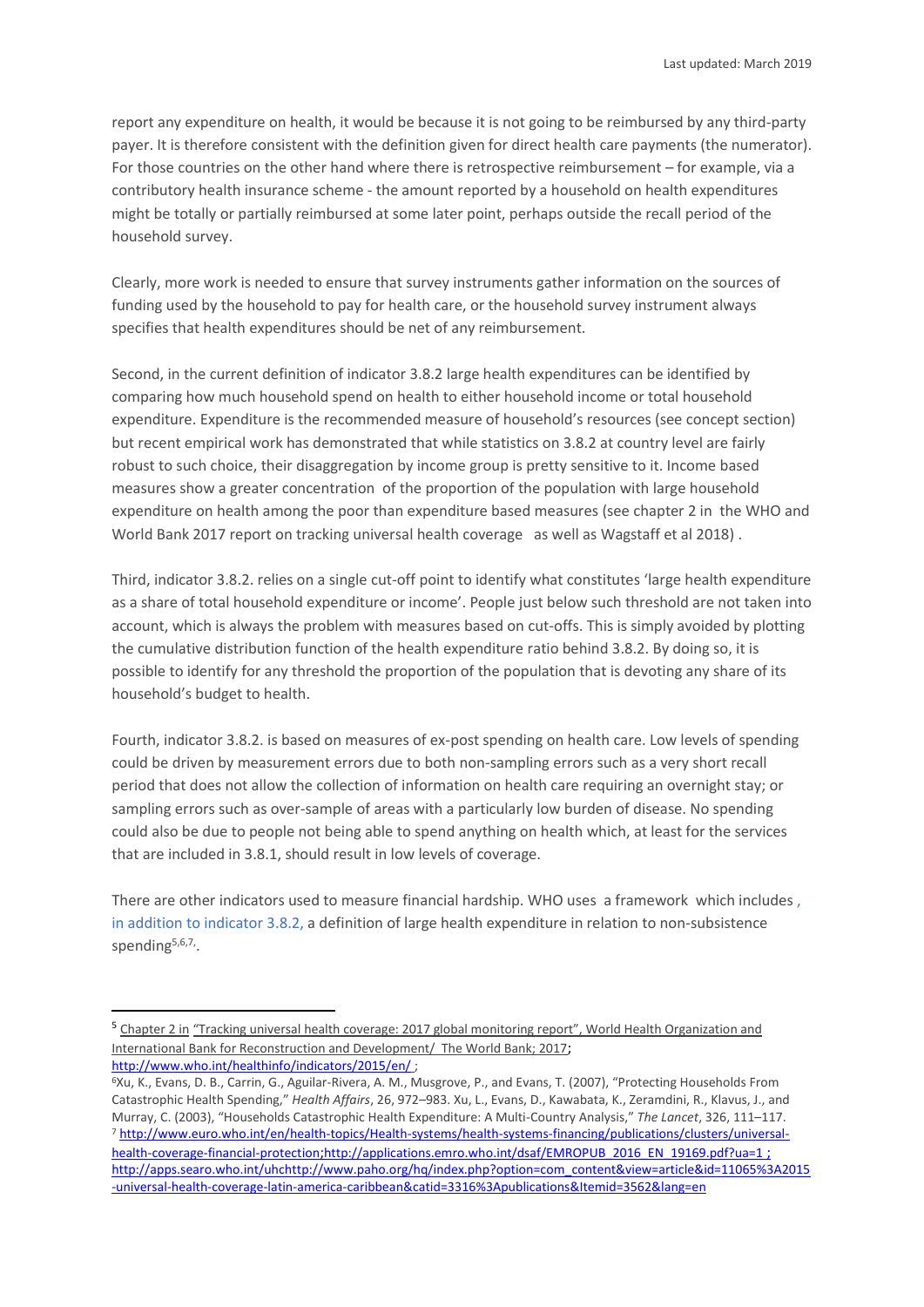# Methodology

### **Computation Method:**

Population weighted average number of people with large household expenditure on health as a share of total household expenditure or income

$$
\frac{\sum_i m_i \omega_i \mathbf{1}\left(\frac{health\ expenditure\ of\ the\ household\ i}{total\ expenditure\ of\ the\ household\ i} > \tau\right)}{\sum_i m_i \omega_i}
$$

where *i* denotes a household, *1()* is the indicator function that takes on the value 1 if the bracketed expression is true, and 0 otherwise,  $m_i$  corresponds to the number of household members of *i*,  $\omega_i$ corresponds to the sampling weight of household *i*, τ is a threshold identifying large household expenditure on health as a share of total household consumption or income (i.e. 10% and 25%). Household health expenditure and household expenditure or income are defined as explained in the "concept" section. For more information about the methodology please refer to Wagstaff et al (2018) and chapter 2 in the WHO and World Bank 2017 report on tracking universal health coverage.

## **Disaggregation:**

The following disaggregation is possible in so far as the survey has been designed to provide representative estimates at such level:

- Gender and age of the head of the household
- Geographic location (rural/urban)
- Quintiles of the household welfare measures (total household expenditure or income). See comments and limitations for the sensitivity of the disaggregation to the choice of the welfare measure.

## **Treatment of missing values:**

At the country level no imputation is attempted to produce estimates. The proportion of the population with large household expenditure on health as a share of total household expenditure or income is estimated for all years for which a nationally representative survey on household budget, household income and expenditure, socio-economic conditions or living standards is available with information on both total household expenditure or income and total household expenditure on health. When there are multiple surveys over time for the same country a preference is given to estimates produced based on the same survey. A series of tests is performed to retain the best performing series (see collection process).

## **Regional aggregates:**

To construct regional and global level estimates, when survey-based estimates are not available for the reference years of 2000, 2005 or 2010 all survey-based estimates within a 5 year window of the reference year are "lined-up" by using a combination of interpolation, extrapolation, econometric modelling and imputation based on regional medians ( Wagstaff et al.,2018; chapter 2 of the 2017 WHO and World Bank report on tracking universal health care coverage).

The World Bank and the World Health Organization use their own regional grouping, in addition to the regional breakdown proposed for the SDG by UNSD.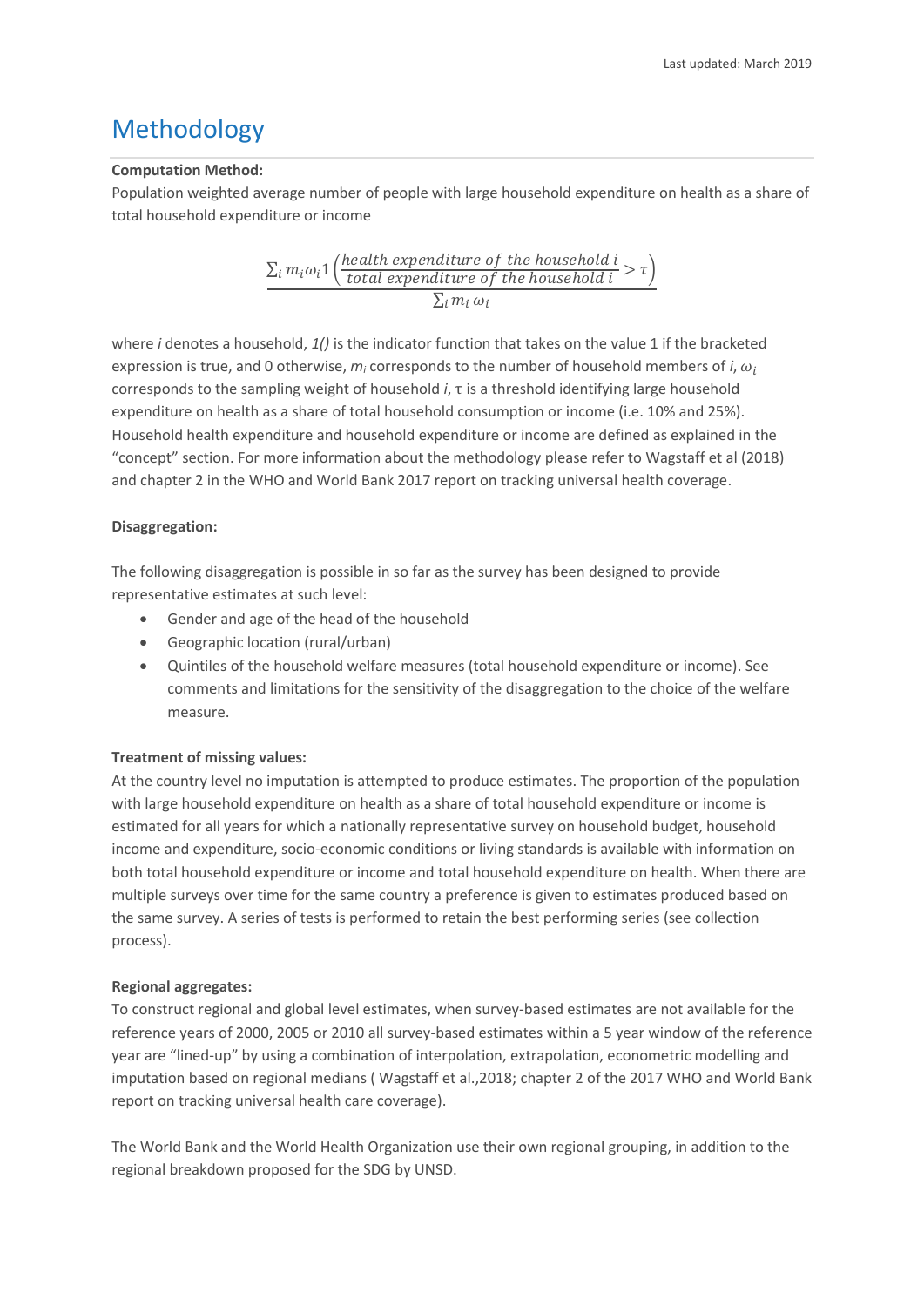#### **Sources of discrepancies:**

Country level estimates are all based on nationally representative surveys with information on both household total expenditure or income and household expenditure on health (see data sources). In most cases such data come from non-standard household surveys and ex-post standardization processes can be designed to increase the degree of comparability across countries. For instance, regional teams from the World Bank produce standardized versions of raw datasets following common regional procedures: the ECAPOV harmonized datasets are based on the Living Standards Measurement Study datasets – LSMS<sup>8</sup> or household budget surveys (HBS) collected in the World Bank's Europe and Central Asia region; the SHIP collection results from a poverty program on harmonized household surveys in the World Bank's African region, while the SHES collection was developed by the World Bank for the international comparison program<sup>9</sup>. The Luxembourg income study (LIS) datasets results from effort to harmonize datasets from many high and middle-income countries<sup>10</sup>.

In some cases the raw data is accessible to produce country level estimates. In some countries in addition to the raw data a standardized version of it is available and in other countries only the standardized version is. When multiple versions of the same survey are available the best performing in terms of a series of quality assurance tests is retained (see collection process). When a standardized version of a nationally designed survey instruments is chosen there are differences between expenditure variables generated using the raw data, and the expenditure variables generated using the harmonization procedures which might result in different estimated incidence of the population with large household expenditure on health as a share of household total expenditure or income.

## Data Sources

#### **Description:**

The recommended data sources for the monitoring of the "Proportion of the population with large household expenditure on health as a share of total household expenditure or income" are household surveys with information on both household consumption expenditure on health and total household consumption expenditures, which are routinely conducted by national statistical offices. Household budget surveys (HBS) and household income and expenditure surveys (HIES) typically collect these as they are primarily conducted to provide inputs to the calculation of consumer price indices or the compilation of national accounts. Another potential source of information is socio-economic or living standards surveys; however, some of these surveys may not collect information on total household consumption expenditures – for example, when a country measures poverty using income as the welfare measure<sup>11</sup>. The most important criterion for selecting a data source to measure SDG indicator 3.8.2 is the availability of both household consumption expenditure on health and total household consumption expenditures.

 $\overline{\phantom{a}}$ 8

http://econ.worldbank.org/WBSITE/EXTERNAL/EXTDEC/EXTRESEARCH/EXTLSMS/0,,contentMDK:21610833~pagePK:64168 427~piPK:64168435~theSitePK:3358997,00.html

<sup>9</sup> A detailed documentation describing the harmonization procedures is available from the accompanying pdf documents 10 http://www.lisdatacenter.org/

<sup>11</sup> <http://unstats.un.org/sdgs/metadata/files/Metadata-01-01-01a.pdf>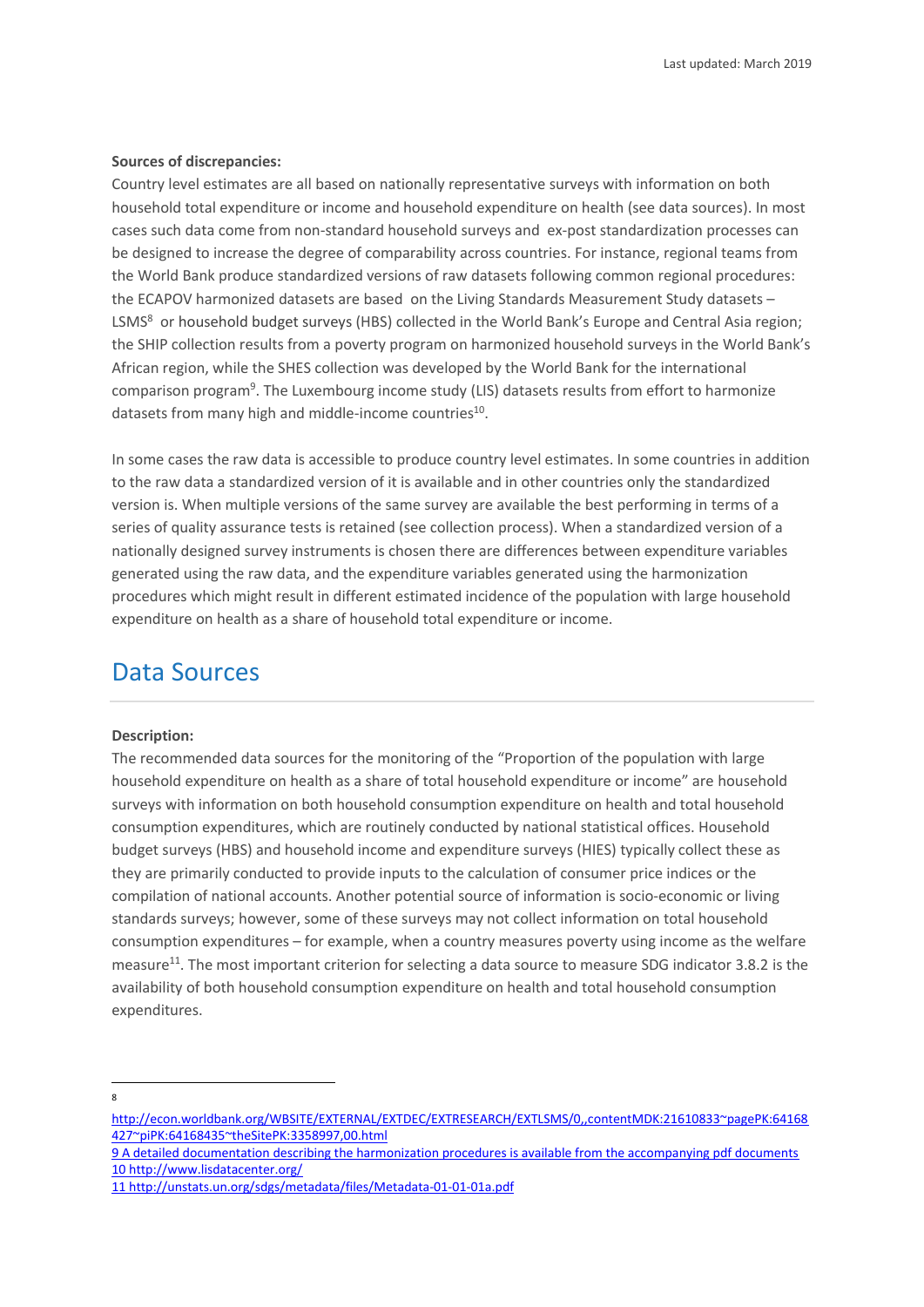When socio-economic or living standards surveys are used to measure SDG indicator 3.8.2, any challenge for cross-country comparability of SDG Indicator 1.1.1 also applies to the monitoring of SDG indicator 3.8.2. For any type of household survey, given the focus on household health expenditure there is a need to improve the current survey instruments for cross-country comparability. The World Health Organization is collaborating with different UN agencies and other important stakeholder to ensure this happens<sup>12</sup>.

## **Collection process:**

**.** 

WHO obtains household survey data from national statistical offices where the denominator and numerator of the health expenditure ratio is constructed following their own guidelines either directly by them or by WHO consultants. WHO works through its regional offices or country offices to obtain access to data. No systematic adjustment is undertaken.

The World Bank also typically receives data from National Statistical Offices (NSOs) directly. In other cases it uses NSO data received indirectly. For example, it receives data from Eurostat and from LIS (Luxembourg Income Study), who provide the World Bank NSO data they have received / harmonized. The Universidad Nacional de La Plata, Argentina and the World Bank jointly maintain the SEDLAC (Socio-Economic Database for Latin American and Caribbean) database that includes harmonized statistics on poverty and other distributional and social variables from 24 Latin American and Caribbean countries, based on microdata from household surveys conducted by NSOs. Data is obtained through country specific programs, including technical assistance programs and joint analytical and capacity building activities. The World Bank has relationships with NSOs on work programs involving statistical systems and data analysis. Poverty economists from the World Bank typically engage with NSOs broadly on poverty measurement and analysis as part of technical assistance activities.

The World Health Organization and the World Bank generate indicator 3.8.2 following the same approach (see methodology). Both institutions combine estimates at the meso-level. Eligibility of the estimates included in a joint global database for the production of regional and global estimates is based on the following quality checks:

#### *For the denominator of the health expenditure ratio*

- Compare the logarithm of total per capita consumption in a benchmark source with the logarithm of total per capita consumption estimated from the survey. Both are expressed on a monthly basis in 2011 international (PPP) \$. The benchmark source is taken from Povcalnet<sup>13</sup> if available, and otherwise from the World Development Indicators (WDI)<sup>14</sup>, computed as the household final consumption expenditures in constant 2011 international divided by total population. When the difference between the logarithm of total per capita consumption in the benchmark source and the logarithm of the value estimated from the survey as a share of the logarithm of total per capita consumption in the benchmark is greater than 10% when the comparison is with PovcalNet and greater than 15% when the comparison is made with the WDI the survey point is identified as an outlier internationally in terms of consumption per capita.
- Compare the poverty headcount estimated from the survey at the \$1.90 a day poverty line in 2011 PPPs with the poverty incidence reported in PovcalNet at the same poverty line

<sup>&</sup>lt;sup>12</sup> One example is the WHO engagement in the ongoing revision of COICOP by UNSD [https://unstats.un.org/unsd/class/revisions/coicop\\_revision.asp](https://unstats.un.org/unsd/class/revisions/coicop_revision.asp)</u> . Another example is a BMGF project WHO is supporting to improve the measurement of household health expenditures http://www.indepth-network.org/projects/ihope <sup>13</sup> <http://iresearch.worldbank.org/PovcalNet/povOnDemand.aspx>

<sup>14</sup> <https://datacatalog.worldbank.org/dataset/world-development-indicators>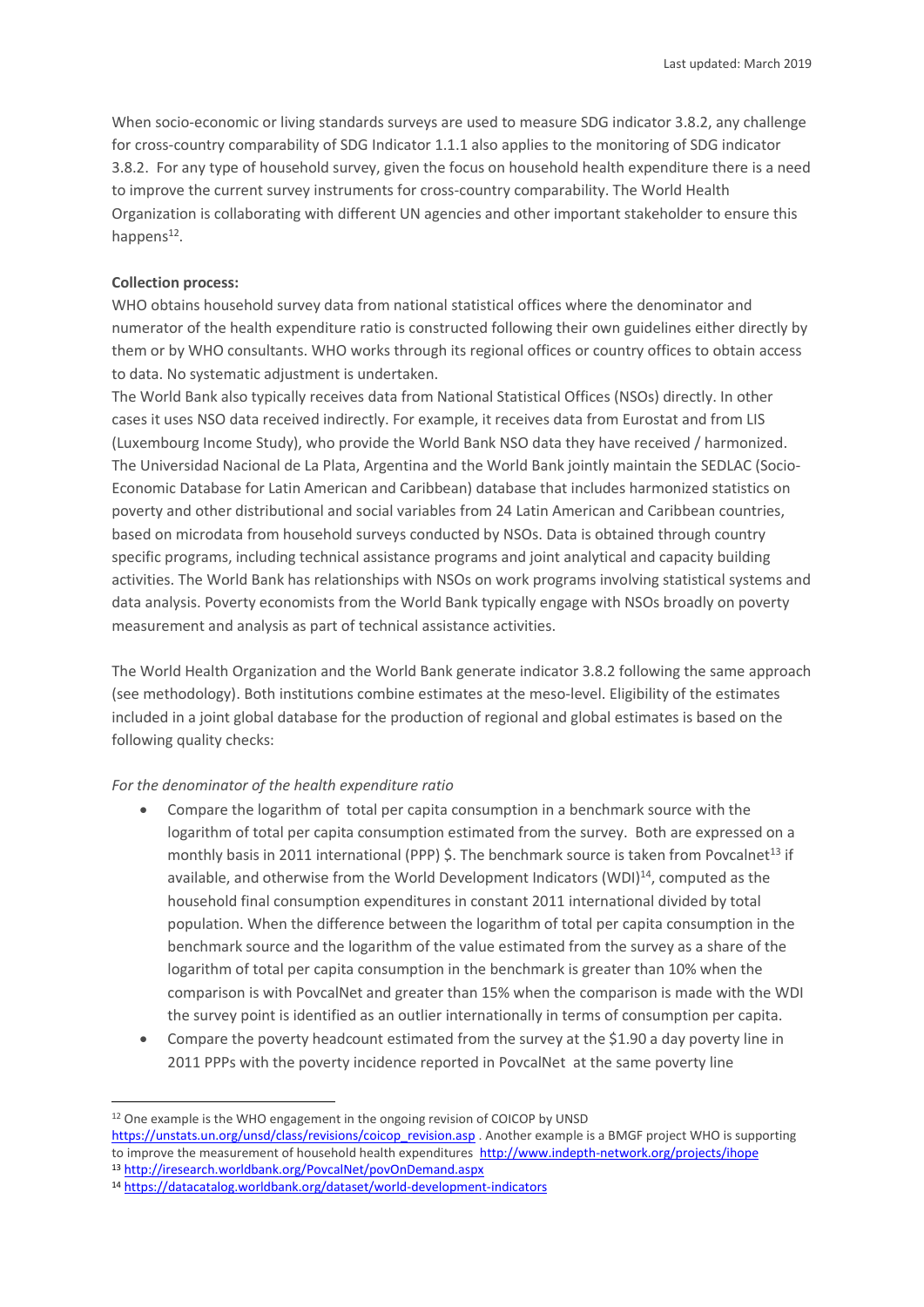(benchmark value). When the absolute difference between the benchmark value and the survey estimate exceeds 10 percentage points the survey point is identified as an outlier in the incidence of extreme poverty and flagged for possible exclusion.

• Compare the poverty headcount estimated from the survey at the \$3.10 a day poverty line in 2011 PPPs with the poverty incidence reported in PovcalNet at the same poverty line (benchmark value). When the absolute difference between the benchmark value and the survey estimate exceeds 10 percentage points the survey point is identified as an outlier in poverty headcount at \$3.10 a day and flagged for possible exclusion.

#### *For the numerator of the health expenditure ratio*

• Compare the average health expenditure ratio in the survey to a benchmark average budget share constructed as the ratio of the aggregate measure of household out-of-pocket expenditures in current local currency and aggregate household final consumption expenditure in current local currency. When the absolute difference exceeds 5 percentage points the survey point is identified as an outlier in terms of household budget share spent on health and flagged for possible exclusion. The macro-indicator of household out-of-pocket expenditures is available from the [Global Health Expenditure Database](http://www.who.int/health-accounts/ghed/en/) (GHED)<sup>15</sup> and the World Development Indicators [Database](http://data.worldbank.org/data-catalog/world-development-indicators) (WDI)<sup>16</sup>. Information on household final consumption expenditure is also extracted from WDI (series code: NE.CON.PRVT.CN).

These benchmarks are also used to decide between two estimates for those countries and those years for which both institutions have the same data source. For more information please refer to WHO and World Bank 2017 report on tracking universal health coverage as well as Wagstaff et al 2018. At the end of the quality assurance process, WHO and the World Bank assemble non-duplicated estimates of the proportion of the population with large household expenditure on health as a share of total household expenditure or income for each country. The World Health Organization then undertakes a country consultation process. Following a WHO Executive Board resolution (EB107.R8) WHO is requested to do this before publishing estimates at country level on behalf of member states. For any given indicator, this process starts with WHO sending a formal request to ministries of health to nominate a focal point for the consultation on the indicator. Once member states nominate focal points, WHO then sends draft estimates and methodological descriptions to them. STATA codes are available to reproduce the estimates shared. The focal points then send to WHO their comments, often including new data or revised country estimates that are used to update the country estimates. During the 2017 country consultation 137 WHO Member States nominated focal points, 100 of these received draft estimates and information on the methodology; 37 received only information on methodology as no draft estimate was produced. Of the 57 WHO Member States without focal points nominated estimates are available for 32 of them.

In addition to such consultation, the World Health Organization and the World Bank regularly undertake training events on the measurement of lack of financial protection coverage, which involves participants from the Ministry of Health as well as from the National Statistical Office. WHO has several regional and national collaborations ongoing to support the production of indicator 3.8.2 as it has been recently adopted it is not yet routinely produced by National Statistical Office despite the data being available and the methodology simple. Results of such collaborations are not yet included in the database assembled

**.** 

<sup>15</sup> <http://www.who.int/health-accounts/ghed/en/>

<sup>16</sup> <https://datacatalog.worldbank.org/dataset/world-development-indicators>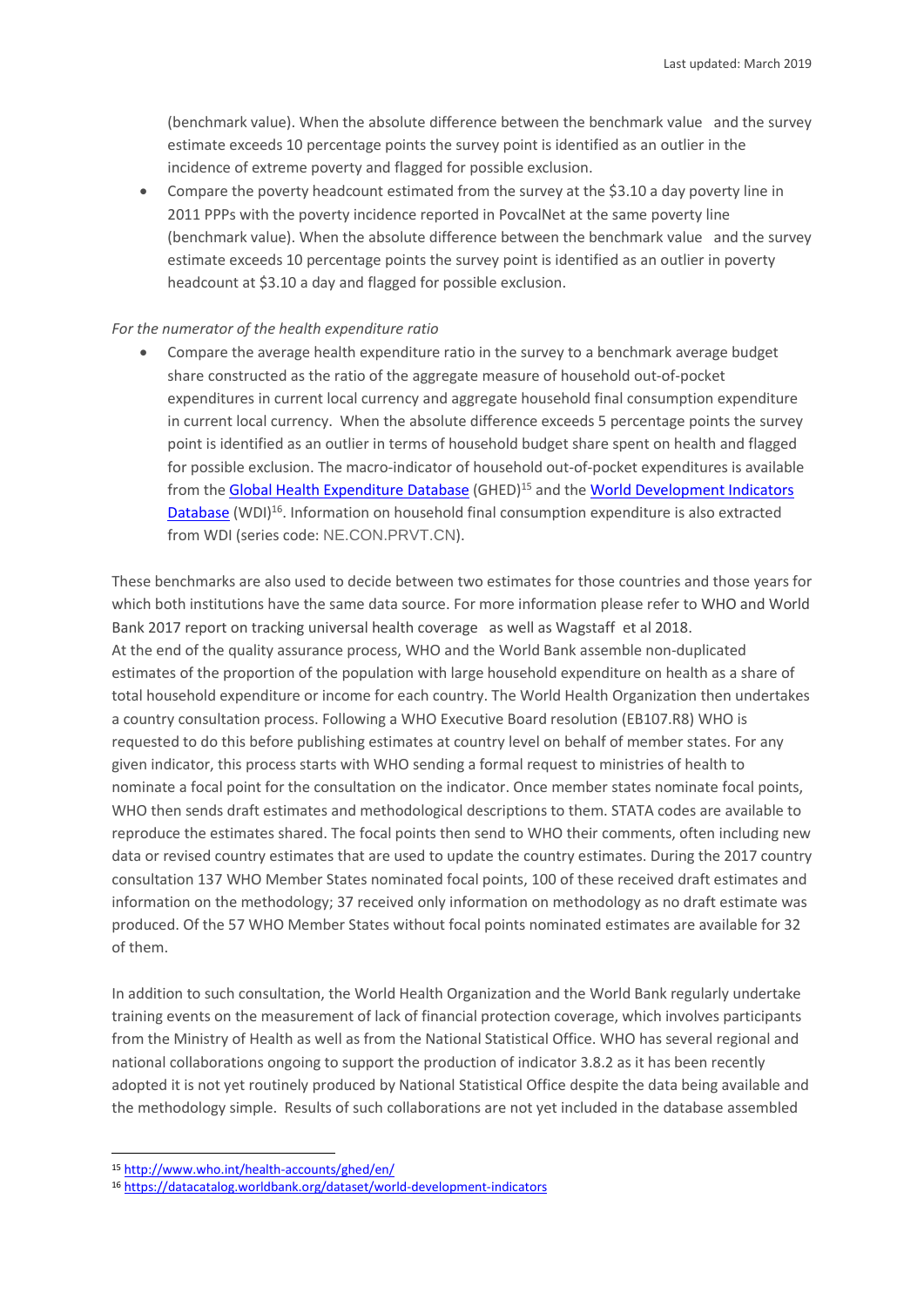Retained by WHO and the World Bank for the estimation of

by WHO and the World Bank but estimates produced by a country will be subject to the same quality assurance process just described.

# Data Availability

This indicator relies primarily on the same data sources that are used to monitor SDG indicator 1.1.1 with the additional requirement of the availability of information regarding health expenditures. Taking this into account, the World Bank and WHO have identified 1566 potentially suitable household survey datasets from 155 countries. Some of these surveys were excluded because they were either inaccessible, lacked key variables required for the estimation of the proportion of the population with large household expenditures on health as a share of total household expenditure or income, they did not pass the quality assurance process or were not part of a consistent time series. As of December 2017 a total of 553 datapoints from 132 countries or territories spanning the period 1984-2015 have been used to produce SDG indicator 3.8.2 .

Data availability measured in terms of the number of countries that WHO and the World Bank have currently reviewed and retained for the estimation of the "proportion of the population with large household expenditures on health as a share of total household expenditure or income" is as follows for the most recent year:

|                                                            |                                             | the "proportion of the population with large household<br>expenditure on health as a share of total household<br>expenditure or income" |                    |               |                    |                         |                    |
|------------------------------------------------------------|---------------------------------------------|-----------------------------------------------------------------------------------------------------------------------------------------|--------------------|---------------|--------------------|-------------------------|--------------------|
| SDG regional breakdown                                     | Number<br>of WHO<br>Member<br><b>States</b> | 2005 or earlier                                                                                                                         |                    | 2006-2015     |                    | Total per SDG<br>region |                    |
|                                                            |                                             | $($ nb of<br>MS)                                                                                                                        | $(%$ by<br>region) | (nb of<br>MS) | $(%$ by<br>region) | (nb of<br>MS)           | $(%$ by<br>region) |
| Northern America (M49) and Europe (M49)                    | 44                                          | 6                                                                                                                                       | 13.60%             | 33            | 75.00%             | 39                      | 88.60%             |
| Latin America and the Caribbean (MDG=M49)                  | 33                                          | 7                                                                                                                                       | 21.20%             | 10            | 30.30%             | 17                      | 51.50%             |
| Central Asia (M49) and Southern Asia<br>$(MDG=M49)$        | 14                                          | $\mathbf 0$                                                                                                                             | 0.00%              | 11            | 78.60%             | 11                      | 78.60%             |
| Eastern Asia (M49) and South-eastern Asia<br>$(MDG=MA9)$   | 16                                          | $\overline{2}$                                                                                                                          | 12.50%             | 10            | 62.50%             | 12                      | 75.00%             |
| Western Asia (M49) and Northern Africa (M49)               | 23                                          | 4                                                                                                                                       | 17.40%             | 9             | 39.10%             | 13                      | 56.50%             |
| Sub-Saharan Africa (M49)                                   | 48                                          | 16                                                                                                                                      | 33.30%             | 21            | 43.80%             | 37                      | 77.10%             |
| Australia and New Zealand (M49)                            | 2                                           | $\mathbf 0$                                                                                                                             | 0.00%              | 1             | 50.00%             | 1                       | 50.00%             |
| Oceania (M49) excluding Australia and New<br>Zealand (M49) | 14                                          | 1                                                                                                                                       | 7.10%              | 0             | 0.00%              | 1                       | 7.10%              |
|                                                            | 194                                         | 36                                                                                                                                      | 18.60%             | 95            | 49.00%             | 131                     | 67.50%             |

Overall data availability covers at least 50% of all WHO member States in all M49 regions except for those in Oceania (7.1%). For more information, please consult WHO and World Bank 2017 report on tracking universal health ; Wagstaff et al 2018.

## **Time series:**

The frequency of such data is similar to the frequency of the data used to produced SDG indicator 1.1.1. It varies across countries but on average, this ranges from an annual 1 year basis to 3 to 5 years.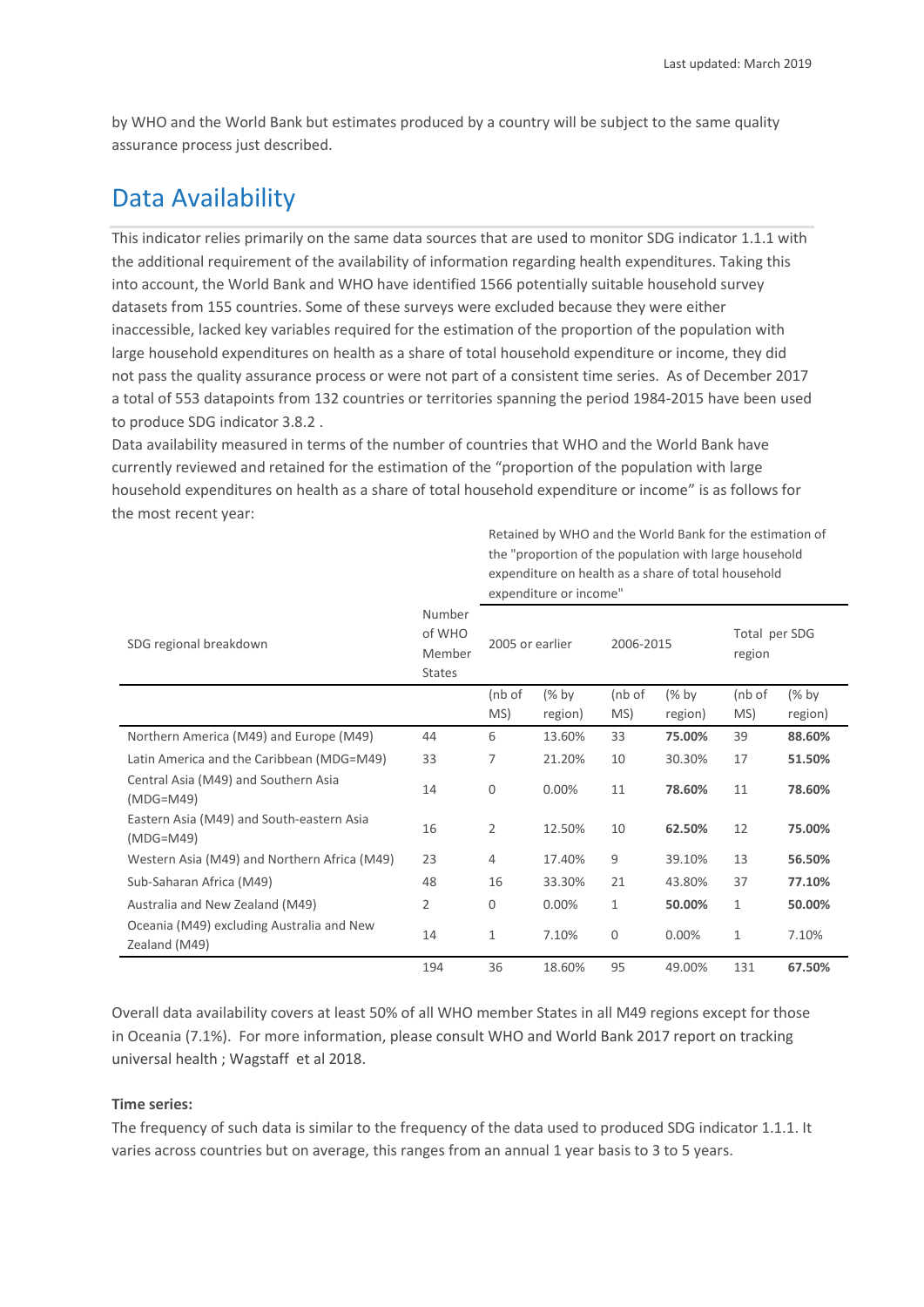# Calendar

### **Data collection:**

Data collection follows a country's plan to conduct household consumption expenditure surveys, household budget surveys and household income and expenditure survey.

### **Data release:**

Estimates on the proportion of the population with large household expenditure on health as a share of total household expenditure or income was released on December 2017. Going forward, new data will be added as more information is received from nominated focal points (see collection process). Updates of regional and global estimates are planned every two years.

# Data providers

National Statistical Offices in collaboration with Ministries of health. See data sources for further details.

# Data compilers

The World Health Organization and the World Bank.

# References

**URL:** [http://apps.who.int/gho/cabinet/uhc.jsp;](http://apps.who.int/gho/cabinet/uhc.jsp) [http://datatopics.worldbank.org/universal-health](http://datatopics.worldbank.org/universal-health-coverage/)[coverage/](http://datatopics.worldbank.org/universal-health-coverage/)

## **References:**

- Chapter 2 on Financial protection in "Tracking universal health coverage: 2017 global monitoring report", World Health Organization and International Bank for Reconstruction and Development/ The World Bank; 2017; [http://www.who.int/healthinfo/universal\\_health\\_coverage/report/2017/en/;](http://www.who.int/healthinfo/universal_health_coverage/report/2017/en/) [http://www.worldbank.org/en/topic/universalhealthcoverage/publication/tracking-universal](http://www.worldbank.org/en/topic/universalhealthcoverage/publication/tracking-universal-health-coverage-2017-global-monitoring-report)[health-coverage-2017-global-monitoring-report](http://www.worldbank.org/en/topic/universalhealthcoverage/publication/tracking-universal-health-coverage-2017-global-monitoring-report) [http://www.who.int/health\\_financing/topics/financial-protection/en/](http://www.who.int/health_financing/topics/financial-protection/en/)
- Wagstaff, A., Flores, G., Hsu J., Smitz, M-F., Chepynoga, K., Buisman, L.R., van Wilgenburg, K. and Eozenou, P., (2018), "Progress on catastrophic health spending in 133 countries: a retrospective observational study", the Lancet Global Health, volume 6, issue 2, e169-e179. [http://dx.doi.org/10.1016/S2214-109X\(17\)30429-1](http://dx.doi.org/10.1016/S2214-109X(17)30429-1)

*On underlying approaches behind the current definition of large health expenditures as a share of total household consumption or income:*